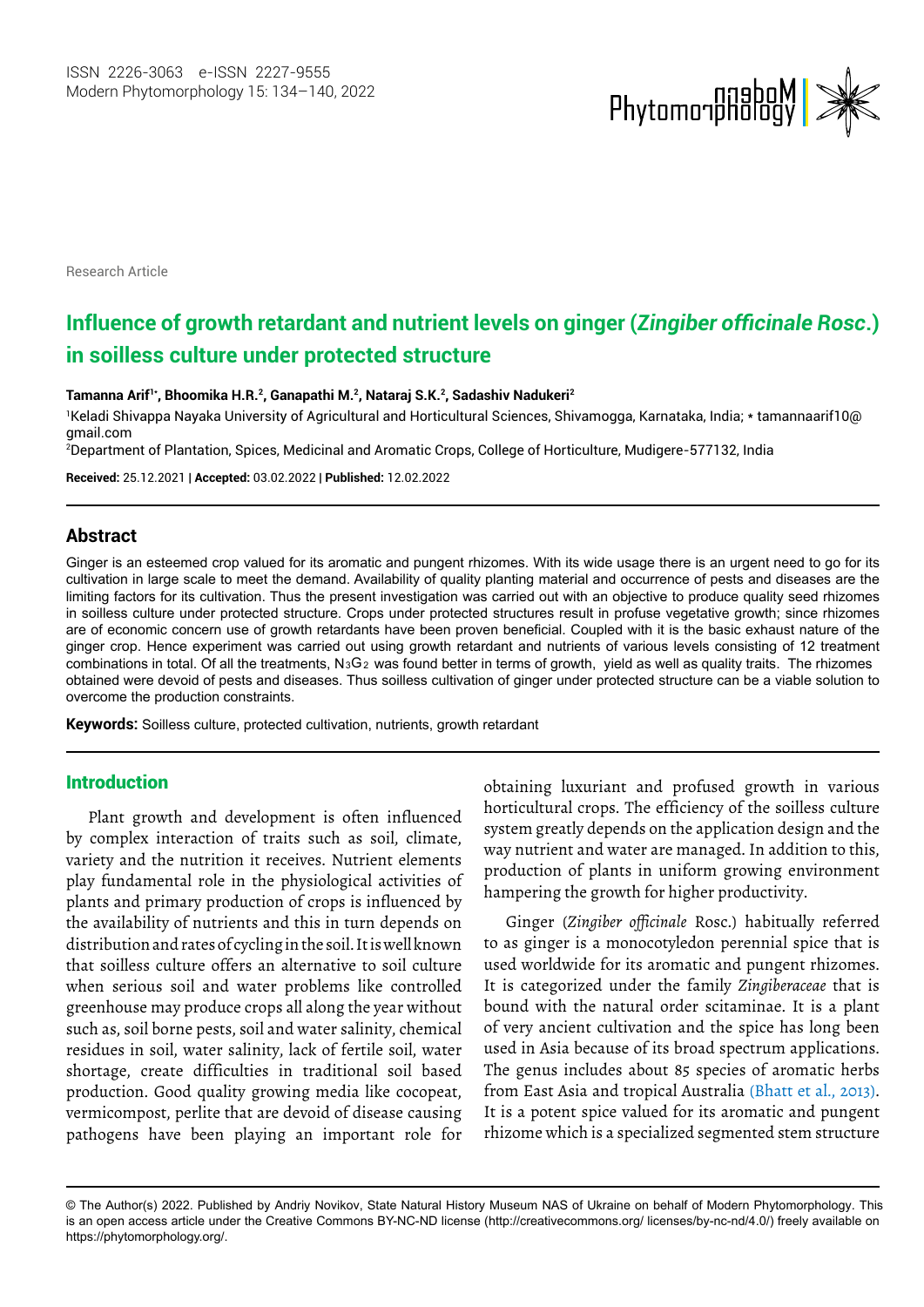that grows horizontally just under the soil surface. In the global scenario, India continues to be the largest producer of ginger with an annual production of 11.3 lakh tonnes which is grown from an area of about 1.62 lakh hectares. The major states contributing its production are Karnataka, Kerala, Orissa, Assam, Meghalaya, Arunachal Pradesh and Gujarat which all together account to 65 per cent of the country's total production (Anon. 2019).

Controlling plant size is one of the most important aspects of greenhouse crop production especially where underground part is of economic concern. The use of synthetic growth regulators and chemicals that reduce the growth of the foliage and better partitioning of dry matter in to the rhizome is much emphasized (Maruthi et al., 2003). Growth regulators are also reported to improve yield of many of the crops by suppressing stem elongation and blocking GA production within plants leading to polar transport of carbohydrates from the aerial parts of the plant thereby altering growth and enhancing yield in many root and tuber crops. However the information regarding the use of plant growth regulators and chemicals in ginger crop is very limited. Being propagated through rhizomes, ginger is naturally susceptible to several devastating soil borne plant pathogens especially when conventionally grown as a tropical field crop. It is estimated that seed requirement of ginger at present is 3.3 lakh tonnes and for the year 2025 it is 4.4 lakh tonnes by considering 2 tonnes per hectare seed rate and assuming two per cent area expansion (Prasath et al., 2017). Soilless cultivation of ginger can provide high-quality rhizomes that are free from pesticides and nematodes. There is currently a high demand for year-round supply of quality produce both for seed and consumption purpose. Thus conditioning the production strategies in the protected structures coupled with pathogen free media can be a viable solution to overcome production constraints. Hence, the present investigation was taken up to investigate the influence of growth retardant (Chlorocholine chloride), nutrient levels on the growth, yield and quality components.

# Materials and Methods

### **Morpho-Physiological Parameters**

**Plant height:** Plant height was measured from the base of the plant to the tip of the fully opened youngest leaf of the tallest tiller and is expressed in centimeters.

**Number of tillers:** The side shoots arising from the basal portion of pseudo stem were counted and expressed as number of tillers per clump.

**Number of leaves:** Fully opened leaves were counted in the entire clump and expressed as total number of leaves per clump.

**Leaf length:** The length of leaf was recorded from base of the leaf lamina to the tip of fully opened third leaf from top in tallest tiller of the plant and expressed in centimeters.

**Leaf breadth:** The breadth of leaf was recorded at widest lamina of fully opened third leaf from top in the tallest tiller of plant and expressed in centimeters.

**Pseudostem girth:** Pseudo stem girth was measured at basal portion of the shoot by using vernier callipers and mean value was calculated and expressed in millimeters.

**Leaf area:** Leaf area was calculated using the equation as per Reddy and Reddy (1995) and the values are expressed in square centimeter (cm<sup>2</sup>).

 $LA = LBK$ Where, L–Length B–Breadth

K–Constant Factor (0.666)

# **Yield and Quality Parameters**

**Number of primary fingers per clump:** Primary fingers arising from the entire clump of rhizomes from each of the labeled plant were counted and average was worked out.

**Number of secondary fingers per clump:** Number of secondary fingers were counted from all the primary fingers of the whole clump of the rhizomes harvested from a randomly labeled plants and average was worked out.

**Length of rhizomes (cm):** Rhizomes of randomly labeled clumps from each treatment was measured using the linear scale and mean value was computed.

**Width of rhizomes (cm):** Rhizomes of randomly labeled clumps from each treatment was measured at the middle of the rhizome and average rhizome width was worked out.

**Rhizome yield per plant:** Rhizomes were harvested at maturity which was indicated by yellowing and drying of aerial plant parts. Fresh weight of the rhizomes from five randomly selected plants was recorded immediately after harvesting and the average yield per plant was worked out and expressed in grams per plant.

**Total rhizome yield:** Rhizome yield per hectare area was calculated and expressed in tonnes.

Note: Number of grow bags arranged in 50 square meter area was 360. Further yield calculations were worked out accordingly.

**Dry recovery:** Hundred grams of fresh rhizomes were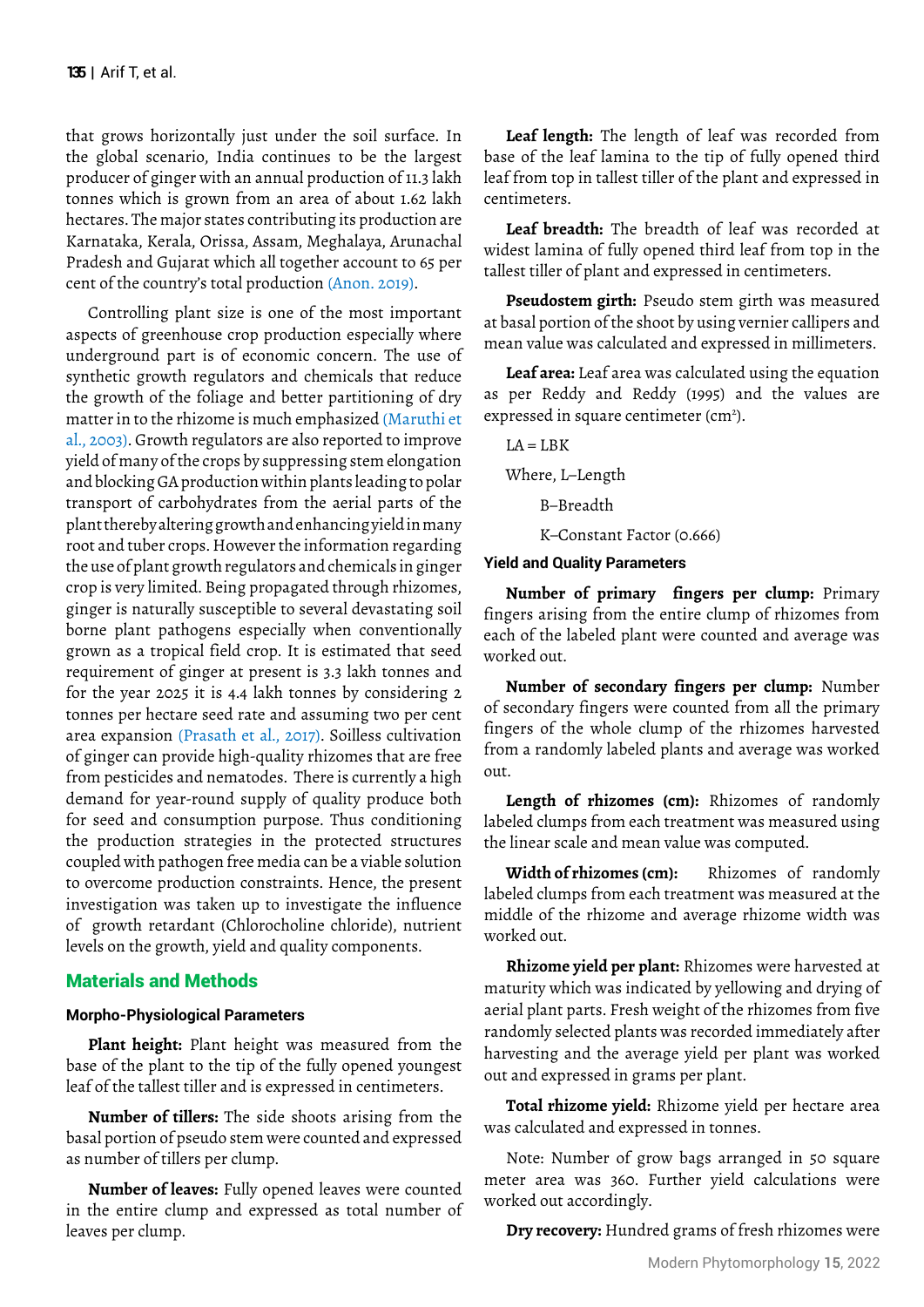dried in an oven until constant weight was obtained. The dry recovery percentage was worked out from the fresh rhizome weight of the sampled plants from the change in their weight after drying in oven. It was calculated using following formula and expressed in percentage.

Dry recovery percentage = 
$$
\frac{\text{Dry weight of the rhizome after curing (g)} }{\text{Fresh weight of the rhizome (g)} \times 100
$$

# **Biochemical Parameter (Chlorophyll Content)**

The chlorophyll content of fully opened third leaf from top in the tallest tiller of the plant was measured by SPAD meter and the values are expressed as SPAD units.

### **Quality Parameters**

**Essential oil:** Essential oil content was estimated on fresh weight basis by hydro distillation of freshly harvested rhizomes using Clevenger apparatus (AOAC, 1975). The pre-weighed fresh rhizomes were chopped into small pieces and filled into the round bottom flask. Water was added to cover the rhizomes up to three fourth of the flask and condenser was connected to the apparatus. The operating temperature was set to 60ºC. The running water pipe was connected to condenser to keep the condenser cool and help in condensation of vapours into oil droplets. The distillation was continued for three hours till completion of distillation. The essential oil was collected in glass vials and the oil content was estimated using formula.

Essential oil (%) = 
$$
\frac{\text{Oil yield (ml)}}{\text{Weight of sample taken (g)}} \times 100
$$

**Oleoresin:** Oleoresin content in the samples was estimated using Soxhlet apparatus per AOAC (1980). Five grams of powdered sample was refluxed with 125ml of acetone. Extraction was continued till the solvent became colourless. Acetone extract of sample was transferred to pre weighed beaker and the solvent was evaporated and weight of the beaker along with extract was recorded. The recovery of oleoresin was expressed in per cent.

Crude fibre (%) = 
$$
\frac{(W_2-W_1)-(W_3-W_1)}{Weight of sample (g)} \times 100
$$

**Incidence of pest and diseases (%):** Per cent pest and disease incidence was calculated by using the formula given below

Percent pest incidence=
$$
\frac{\text{Number of plants infected}}{\text{Total number of plants infected}} \times 100
$$
\nPercent disease incidence=
$$
\frac{\text{Number of plants infected}}{\text{Total number of plants}} \times 100
$$

# Results and Discussion

The growth, yield and quality parameters of ginger rhizome recorded showed significant differences among the treatments for growth yield traits (Tab. 1).

# **Influence of Growth Retardant on Growth and Yield Parameters**

The plant height was significantly influenced by different levels of growth retardant and nutrients. Among the various levels of growth retardant used, Control (G3) recorded highest plant height (105.28 cm) as compared to plants treated with CCC @1000 ppm (85.92 cm). Plant height is an important parameter that decides the rhizome growth of ginger. This decrease in plant height might be attributed to the reduction in intermodal length and the inhibition of cell division (Maruthi et al., 2003) as well the anti-gibberlin activity of CCC. These results are in conformity with Sengupta et al. (2008) and Velayutham et al. (2013) in ginger respectively. Parameters like number of tillers/clump (13.21), number of leaves/ clump (312.72), leaf length (25.79 cm) leaf area (12124.95cm<sup>2</sup>) were found maximum in the ginger plants sprayed with CCC @1000 ppm followed by CCC @500 ppm and least values were recorded in control. CCC has decisive role in the suppression of apical dominance and diverting the polar transport of auxin towards the basal buds leading to increased tiller production. These findings are in accordance with the reports of Velayutham et al. (2013) and Pariari et al. (2018) in ginger. In contrast the lowest values for leaf (2.25 cm) and pseudustem girth (6.62 mm) were found in plants treated with CCC @1000 ppm and the maximum leaf breadth (2.34 cm) and pseudostem girth (6.78 mm) was recorded in untreated plants.

Rhizome yield parameters like number of primary fingers (9.14), secondary fingers (10.52), length (22.75 cm) and width (10.20 cm) fresh yield of the rhizome (44.55 t/ha) were highest in plants treated with CCC @1000 ppm and the minimal value was recorded in control. The effect of CCC on suppressing vegetative growth might have resulted in better utilization of carbohydrates and its effective translocation resulted in more number of primary and secondary rhizomes per plant and the CCC might have enhanced the translocation of carbohydrates to the developing sink and contributed for better enlargement of rhizomes. The highest yield might be due to positive influence on yield contributing characters like leaf area, number of tillers per clump etc. Chlorocholine Chloride (CCC) is a quaternary ammonium compound which inhibits the Copalyl Diphosphate Synthase (CDPS) and Kaurene Synthase (KS) in the GAs biosynthetic pathway leading to translocation of photoassimilates from the vegetative part to the underground rhizomes.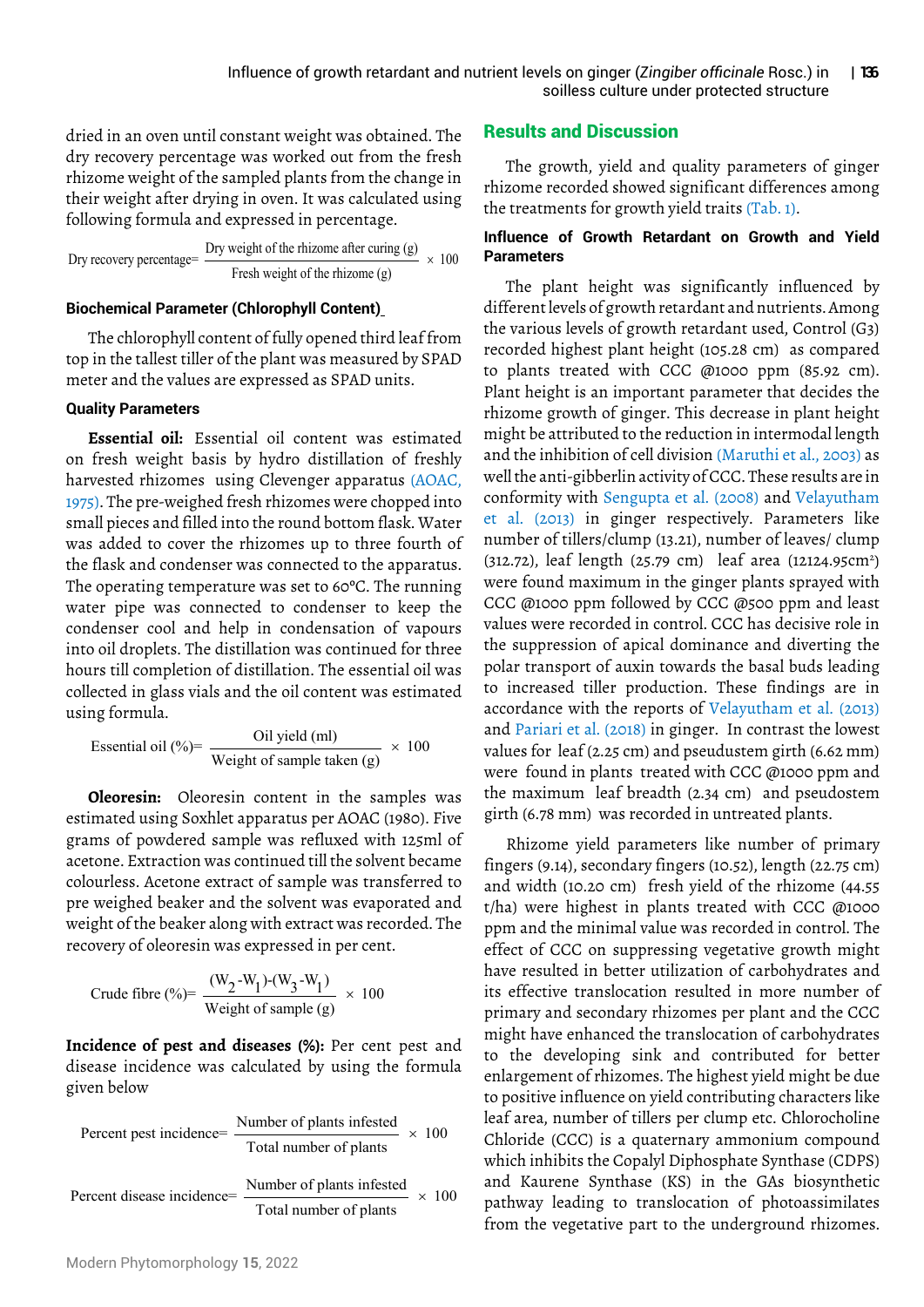The rapid proliferation of xylem parenchyma, formation of storage rhizomes and production of more number of rhizomes would have helped in increasing the yield. These experimental findings are in consonance with the findings of Velayutham et al. (2013) in ginger.

#### **Influence of nutrient levels on growth and yield parameters**

Plant height was significantly influenced by nutrient application. Maximum plant height was found in  $\mathrm{N}_{_{3}}$  at 180 DAP (97.82 cm). Although plant height is a genetically controlled character, it can be modified by the application of fertilizers which indicates that nutrient elements in proper doses increased the plant height. Nitrogen and phosphorous are critical determinants of plant growth and productivity and both plant growth and root morphology are important parameters for evaluating the effects of supplied nutrients. The amount and timing of N application can also alter plant morphology, nutrient availability, and net photosynthesis. Phosphorus (P) is considered a primary nutrient for plant growth and is needed to sustain optimum crop production and quality.

The element is essential for cell division, reproduction and plant metabolism; moreover, its role is related to the acquisition, storage, and use of energy. In addition, P plays an important role in lateral root morphology and root branching and influences not only root development, but also the availability of nutrients. Similar results have been obtained by Yousuf et al. (2019) in ginger. The least plant height was noticed in  $N_{4}$  (88.20 cm) which might be due to the imbalance of nutrients due to excess application. Number of tillers/clump (13.56), number of leaves/clump (329.73), leaf length (25.34 cm) and leaf area (13062.59 cm<sup>2</sup>), were found maximum in  $N<sub>3</sub>$  with 180% of RDF + 180% Secondary nutrients + Micronutrients. The increase in number of tillers could be due to its marked influence on the capacity of plants to absorb and utilize optimum amount of Nitrogen in buildup of plant tissue and vegetative growth (Ojikpong. T. and Undie U. L., 2019). This can also be attributed to the rapid conversion of synthesized carbohydrates into protein and consequently the increase in number and size of growing cells, resulting ultimately in increased number of tillers. Thus the

**Table 1.** Influence of nutrients, growth retardant and their interaction on growth attributes.

| <b>Treatments</b>    | <b>Plant height</b><br>(cm) | Number of<br>tillers/clump | Number of<br>leaves/clump | Leaf length<br>(cm) | Leaf<br>breadth (cm) | Leaf area $(cm2)$ | Pseudostem<br>girth (mm) |
|----------------------|-----------------------------|----------------------------|---------------------------|---------------------|----------------------|-------------------|--------------------------|
| Growth retardant (G) |                             |                            |                           |                     |                      |                   |                          |
| G1: CCC @500 ppm     | 89.28                       | 13.18                      | 290.17                    | 24.89               | 2.30                 | 11065.86          | 6.64                     |
| G2: CCC @1000 ppm    | 85.92                       | 13.21                      | 312.72                    | 25.79               | 2.25                 | 12124.95          | 6.62                     |
| G3: Control          | 105.28                      | 12.16                      | 296.24                    | 23.58               | 2.34                 | 10905.21          | 6.78                     |
| S.Em±                | 0.52                        | 0.05                       | 1.25                      | 0.17                | 0.01                 | 92.18             | 0.01                     |
| CD@1%                | 2.05                        | 0.20                       | 4.94                      | 0.65                | 0.03                 | 364.54            | 0.05                     |
| Nutrients (N)        |                             |                            |                           |                     |                      |                   |                          |
| $N_1$                | 93.33                       | 13.36                      | 284.11                    | 23.97               | 2.32                 | 10512.44          | 6.63                     |
| $N_{2}$              | 94.62                       | 13.04                      | 305.77                    | 25.32               | 2.28                 | 11767.43          | 6.77                     |
| $N_3$                | 97.82                       | 13.56                      | 329.73                    | 25.34               | 2.35                 | 13062.59          | 6.60                     |
| $N_4$                | 88.20                       | 11.97                      | 279.23                    | 24.39               | 2.23                 | 10118.89          | 6.77                     |
| S.Em±                | 0.60                        | 0.06                       | 1.44                      | 0.19                | 0.01                 | 106.43            | 0.01                     |
| CD@1%                | 2.37                        | 0.23                       | 5.70                      | 0.75                | 0.03                 | 420.94            | 0.06                     |
|                      |                             |                            | Interaction (GXN)         |                     |                      |                   |                          |
| $N_1G_1$             | 89.07                       | 13.10                      | 270.00                    | 23.57               | 2.35                 | 9941.62           | 6.57                     |
| $N_1G_2$             | 85.60                       | 13.50                      | 287.33                    | 24.80               | 2.29                 | 10884.68          | 6.57                     |
| $N_1G_3$             | 105.33                      | 13.47                      | 295.00                    | 23.53               | 2.32                 | 10711.02          | 6.75                     |
| $N_2G_1$             | 90.73                       | 13.56                      | 300.13                    | 25.50               | 2.26                 | 11536.92          | 6.80                     |
| $N_2G_2$             | 85.00                       | 13.53                      | 320.67                    | 26.20               | 2.22                 | 12438.71          | 6.73                     |
| $N_2G_3$             | 108.13                      | 12.07                      | 296.50                    | 24.27               | 2.36                 | 11326.66          | 6.77                     |
| $N_3G_1$             | 91.60                       | 13.30                      | 312.87                    | 25.33               | 2.36                 | 12483.00          | 6.50                     |
| $N_3G_2$             | 91.60                       | 14.50                      | 350.87                    | 26.57               | 2.30                 | 14274.10          | 6.50                     |
| $N_3G_3$             | 110.27                      | 12.87                      | 325.47                    | 24.13               | 2.38                 | 12430.68          | 6.79                     |
| $N_4G_1$             | 85.73                       | 12.77                      | 277.68                    | 25.17               | 2.21                 | 10301.89          | 6.80                     |
| $N_4G_2$             | 81.47                       | 11.83                      | 292.01                    | 25.60               | 2.19                 | 10902.32          | 6.70                     |
| $N_4G_3$             | 97.40                       | 11.30                      | 268.00                    | 22.40               | 2.29                 | 9152.46           | 6.80                     |
| S.Em <sub>±</sub>    | 1.04                        | 0.10                       | 2.50                      | 0.33                | 0.01                 | 184.35            | 0.02                     |
| CD@1%                | 4.11                        | 0.40                       | 9.88                      | 1.31                | 0.05                 | 729.08            | 0.10                     |

Note: RDF (Recommended Dose of Fertilizers) of 140:70:70 kg/ha of NPK-for soilless culture. Secondary Nutrients-Ca, Mg and S @35 kg/ha, Micronutrients: commercial formulation–5 kg/ha. Growth retardant CCC (Chlorocholine Chloride) was used as foliar spray.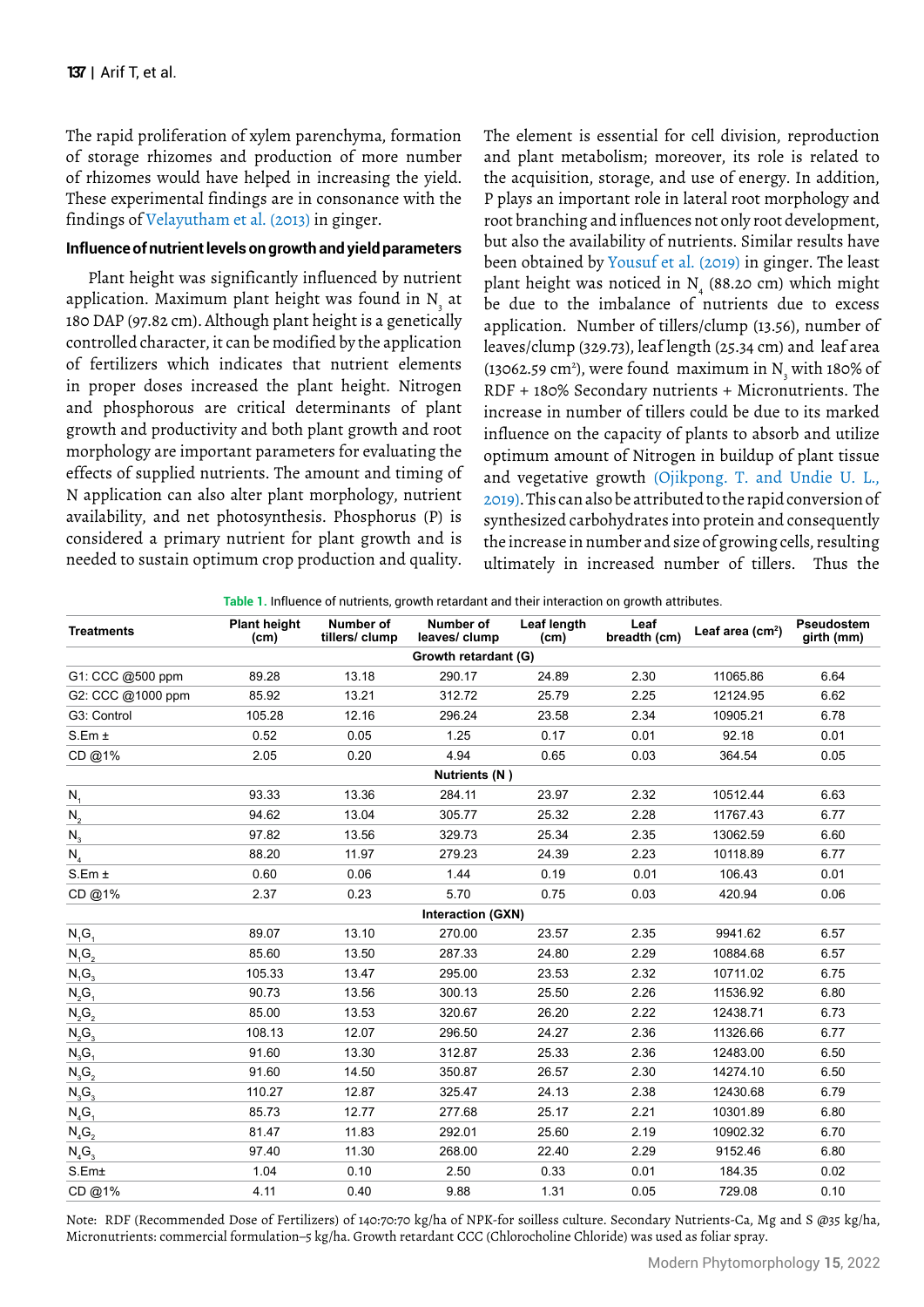positive effect of nutrients on growth parameters might be due to the functional role of nutrients in plant growth. Pseudostem girth was maximum in N<sub>4</sub> and N<sub>2</sub> (6.77 mm each) whereas minimum in N $_{\tiny 3}$ (6.60 mm).

Yield attributes like number of primary (9.56) and secondary fingers per clump (10.91), length of rhizomes (23.22 cm), width of rhizomes (10.64 cm) and fresh rhizome yield (48.69 t/ha) were highest N<sub>3</sub>. Linear response was evident in plant growth for increased level of nutrition till level N<sub>3</sub>, which can be attributed to the basic exhaust nature of ginger crop. The increase in number of mother and finger rhizomes per plant resulting from nutrient application may be ascribed to its imperative role in plant growth in general, and tissue differentiation in particular. The findings are in agreement with that reported by Marschner, 2002 in turmeric. The higher average rhizome yield could be due to more luxuriant growth, more foliage and higher supply of photosynthates which helped in producing bigger rhizomes, hence resulting in higher yields.

#### **Growth and yield parameters as influenced by interaction of growth retardant and nutrients**

Considering the interaction,  $N_{3}G_{3}$  (110.27 cm) recorded maximum plant height and the least was found in N<sub>4</sub>G<sub>2</sub> (81.47 cm). Traits like leaf length (26.57 cm), leaf area (14274.10 cm<sup>2</sup>), number of leaves per clump (350.87), number of tillers (14.50), were found to be highest in combination N3G2 (180% of RDF + 180% Secondary nutrients + Micronutrients and CCC @1000 ppm) and least was recorded in  $\mathrm{N}_{_4}\mathrm{G}_{_3}$ . This might be due to availability of nutrients in balanced state because of split application of nutrients through fertigation and also anti-gibberlin activity of CCC might have helped in reduction in internodal length and increased number of tillers per clump.

Yield attributing characters followed the same trend. Traits like number of primary fingers (9.70) and secondary fingers (11.60), length (24.00 cm) and width of rhizomes (11.37 cm) fresh rhizome yield (49.60 t/ha) were maximum in  $N_{3}G_{2}$  (180% RDF + 180% Secondary nutrients and micronutrients and CCC @1000 ppm). Rhizome yield was on par with N<sub>3</sub>G<sub>1</sub> (48.14 t/ha). Application of CCC @1000 ppm was significantly superior over control and higher levels of nutrients at  $\mathrm{N}_{_{\mathrm{3}}}$  under protected conditions have favored increase in leaf number, leaf area, and number of leaves and DMP (Dry Matter Production) which might have resulted in higher yield.

#### **Biochemical parameter as influenced by growth retardant, nutrients and their interaction**

Among the treatment combinations,  $\mathrm{N}_{_{3}}\mathrm{G}_{_{2}}$  (180% RDF + 180% Secondary nutrients and micronutrients and CCC @1000 ppm) resulted in higher chlorophyll content (Fig. 1). CCC is known for its promotion of intense chlorophyll formation, increased photosynthesis and strengthening of stems. CCC has been found to increase the Ribulose Bisphosphate Carboxylase (RuBisCO) activity, that in turn helps in enhancing the photosynthetic capacity (Wang and Xiao, [2009\)](https://www.ncbi.nlm.nih.gov/pmc/articles/PMC3274741/#B34). Proper amount of nutrients might have resulted in increased photosynthesis resulting in higher chlorophyll content.

# **Quality parameters as influenced by growth retardant, nutrients and their interaction**

Influence of growth retardant and nutrients on quality attributes is depicted in Fig. 2. Highest essential oil content (1.40%), oleoresin content (10.20%) and crude fibre content (4.70%) were noticed in  $N_{3}G_{2}$  (180% RDF + 180% Secondary nutrients + Micronutrients and CCC @1000 ppm). Secondary metabolites are known to be produced in higher concentration in plants during stress conditions. The growth retardant CCC by blocking the biosynthesis of gibberlin would have brought about artificial stress condition in plants, thereby improving the oil and oleoresin contents. The ability of CCC to block the biosynthesis of gibberellins (Pariari et al., 2018) and



**Figure 1.** Chlorophyll content as influenced by different treatment combinations.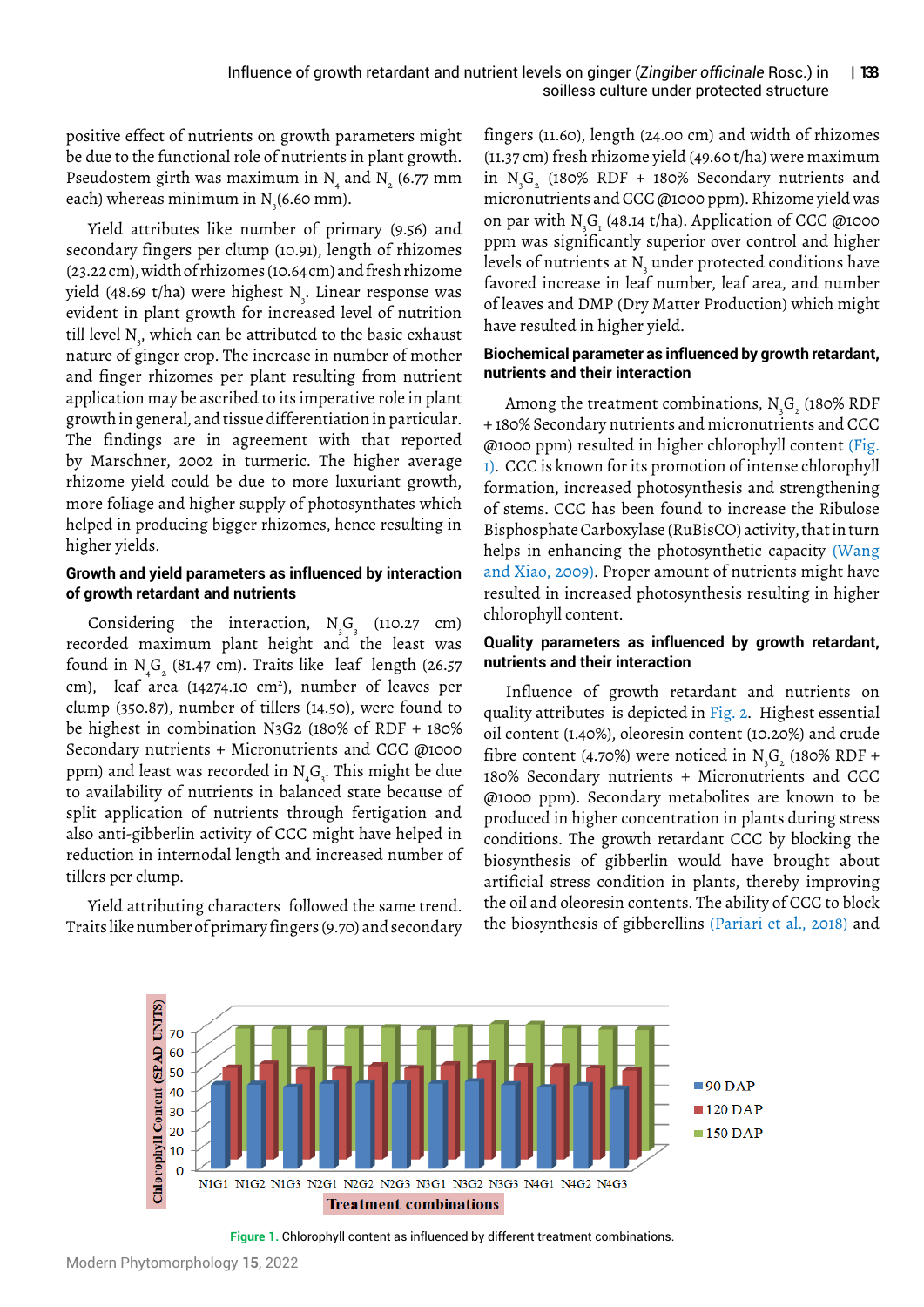

**Figure 2.** Essential oil, oleoresin and crude fibre contents as influenced by different treatments.



**Figure 3.** Pest and disease occurrence during the study period.

the efficient source and sink relationships by CCC may be responsible for increasing the oil and oleoresin content (Ullah and Bano., 2011). Sufficient amount of nutrients and thickening of fibre cells with advancing maturity would have resulted in more crude fibre content in the treatment.

#### **Pest and disease occurrence during the study period**

Except for rhizome fly, no incidence of other pest was recorded in plants. The plants were free from any disease infection. Ginger rhizomes are usually affected by soil borne various soil borne pathogens. Since the growing medium was devoid of soil and was sterile the rhizomes were free from any pathogen infection (Fig. 3).

# **Conclusions**

Experimental results indicated that growth retardant CCC and different levels of nutrient application had significant impact on ginger in soilless culture under protected structure. Best treatment combination in the study was N<sub>3</sub>G<sub>2</sub> (180% RDF + 180% Secondary nutrients + Micronutrients and CCC @1000 ppm). A better amount of coco peat (75%) and less amount of sand (25%) favoring clean culture coupled with which in turns increased the growth and yield thereby enhancing crop growth and yield. The idea of soilless cultivation has been perceived to overcome the field problems. It also helps in offseason production making the fresh rhizomes available throughout the year as well as, obtaining disease free and quality rhizomes thus meeting the prerequisite for seed purpose. In addition to the above advantages, it also helps in reducing the frequency of application of plant protection chemicals by clean culture due to exclusion of soil as media.

#### Acknowledgement

We authors are thankful to College of Horticulture Mudigere and KSNUAHS Shivamogga for letting us do this work under the campus.

# Funding

This work has been supported and funded by KSNUAHS Shivamogga.

#### References

**Bhatt N., Waly M.I., Essa M.M., Ali A. (2013).** Ginger: A functional herb. *Food Medicine* 51-71.